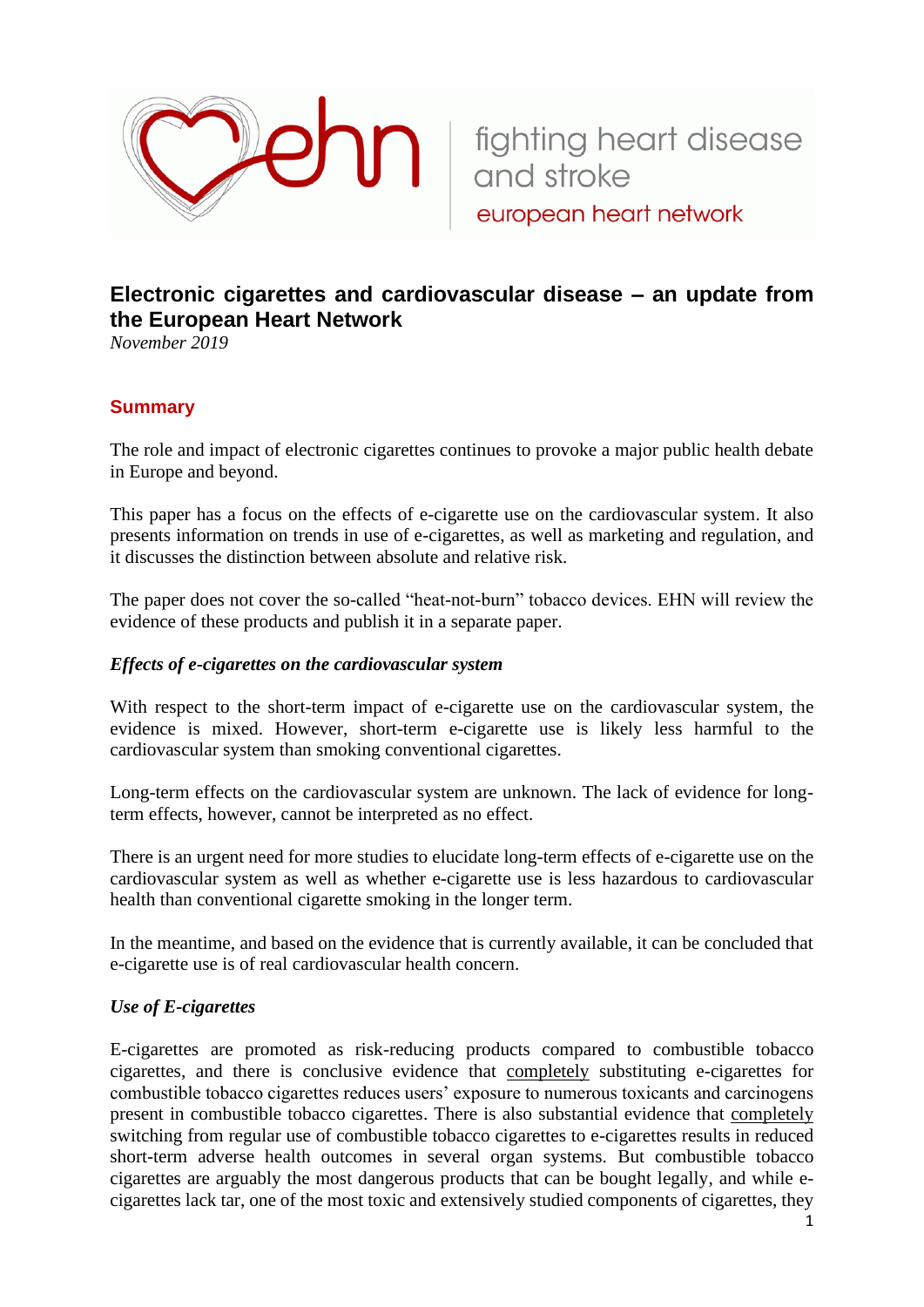do produce toxic substances, mainly flavours, not found in cigarettes, that are much less well understood.

While a key benefit of e-cigarettes for both individuals and for public health would be to aid smoking cessation among people who smoke conventional cigarettes, there is not sufficient evidence that e-cigarettes are effective as a smoking cessation aid.

Dual users of e-cigarettes and combustible tobacco cigarettes will not reduce their health risks. They may even increase it. A majority of users of e-cigarettes (up to 90%) continue to smoke combustible tobacco cigarettes.

People, and in particular young people who have never smoked, are increasingly taking up e-cigarette use. This is also the case for those who previously quit smoking. Both groups are at substantial risk of (re-)starting smoking. Certain flavours in e-cigarettes are specifically attractive to children and young people.

Interpretation of the evidence of level of risk of e-cigarettes is complicated by extensive conflicts of interest. 95% of papers that did not involve conflicts of interest found potentially harmful effects of e-cigarettes, whereas industry-related conflict of interest was strongly associated with a finding of no harm.

When evaluating the pros and cons of e-cigarettes, it is important to consider their impact on the whole population, not only on the smokers, who are a minority. From a public health point of view, these products may have an unfavourable net effect, especially because of rising uptake by never smokers.

Considering the very high burden of cardiovascular disease in Europe, the mere possibility that e-cigarette use increases the risk of cardiovascular disease is a cause of concern.

All in all, there is every reason to be extremely cautious about e-cigarettes.

# *Recommendations*

### New recommendations

- − There is a need for longitudinal studies to elucidate long-term effects of e-cigarette use on the cardiovascular system and whether e-cigarette use is less hazardous to cardiovascular health than conventional cigarette smoking in the longer term.
- − Medical journals should refrain from publishing studies that are partly or fully funded by entities that have an industry-related conflict of interest.
- − Health professionals should inform patients and the public of the risks related to ecigarette use.
- − Flavours should be prohibited. This should certainly be the case for those flavours that may not be safe and those that are likely to attract children and young people.

# Revised recommendations

− The same buying restrictions and age limits should be set for e-cigarettes as for conventional cigarettes.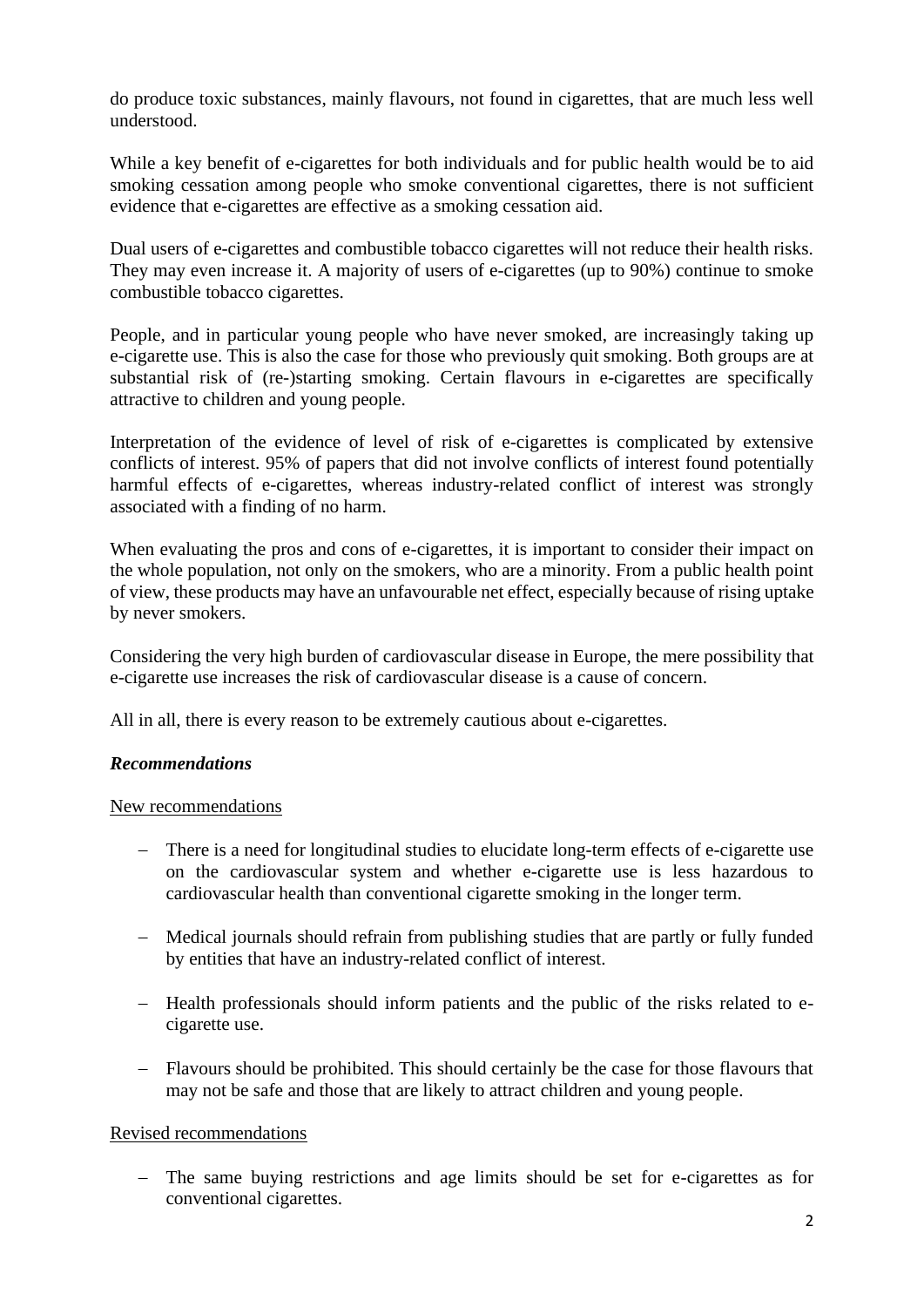- − Restrictions on marketing, including advertising, labelling and packaging, of ecigarettes should be the same as for conventional cigarettes.
- − The use of e-cigarettes in public places should be prohibited. Given the fact that secondhand exposure has some impact on bystanders' health, that use of e-cigarettes may make it more complicated to enforce smoke-free legislation, and that use of e-cigarettes may change the norm in terms of use of conventional cigarettes in public places, e-cigarette use in public places should be prohibited.
- − Tax measures should be used as appropriate: applying a special excise duty or tax on ecigarettes has the dual benefit of discouraging use – especially for young people – and raising income for governments. EHN recommends taxing e-cigarettes at a rate high enough to discourage uptake.

# **Aim**

In November 2016, the European Heart Network (EHN) published a paper presenting data and information with respect to the effect of electronic cigarettes (e-cigarettes) on health, especially cardiovascular health. In its 2016 paper, EHN concluded that it was reasonable to assume that if existing smokers switched completely from conventional cigarettes to e-cigarettes there would be a lower disease burden caused by nicotine addiction. We underlined that e-cigarettes were not harmless, and that the precautionary principle would dictate that it is desirable to limit use and uptake, in particular among children and young people.

Since our 2016 paper, several studies have been published on the impact of e-cigarette use on the cardiovascular system. The aim of this paper is to draw attention to the current body of evidence and provide our recommendations for regulation on e-cigarettes.

# **Cardiovascular disease**

Cardiovascular disease (CVD) – the main forms of which are coronary heart disease and stroke – is the main cause of death in Europe as well as in the European Union (EU), where it is responsible for 3.9 million and 1.8 million deaths respectively every year.<sup>1</sup> CVD is also a major cause of disability and a significant economic burden across the EU, estimated to cost the EU economy almost 210 billion euros every year.<sup>2</sup>

Leading risk factors for CVD are tobacco use, high blood pressure, high cholesterol, overweight and obesity, physical inactivity, diabetes, unhealthy diets, and harmful use of alcohol. It is estimated that smoking is responsible for over 19% of all cardiovascular deaths in Europe (almost  $750000$  deaths) and  $13.6\%$  in the European Union (almost  $245000$  deaths).<sup>3</sup>

<sup>1</sup> Wilkins, E. *et al*. European Cardiovascular Disease Statistics 2017. *European Heart Network* (2017)

<sup>2</sup> Wilkins, E. *et al*. European Cardiovascular Disease Statistics 2017. *European Heart Network* (2017)

<sup>&</sup>lt;sup>3</sup> Data from the Global Burden of Disease database (2017[\) https://vizhub.healthdata.org/gbd-compare/](https://vizhub.healthdata.org/gbd-compare/)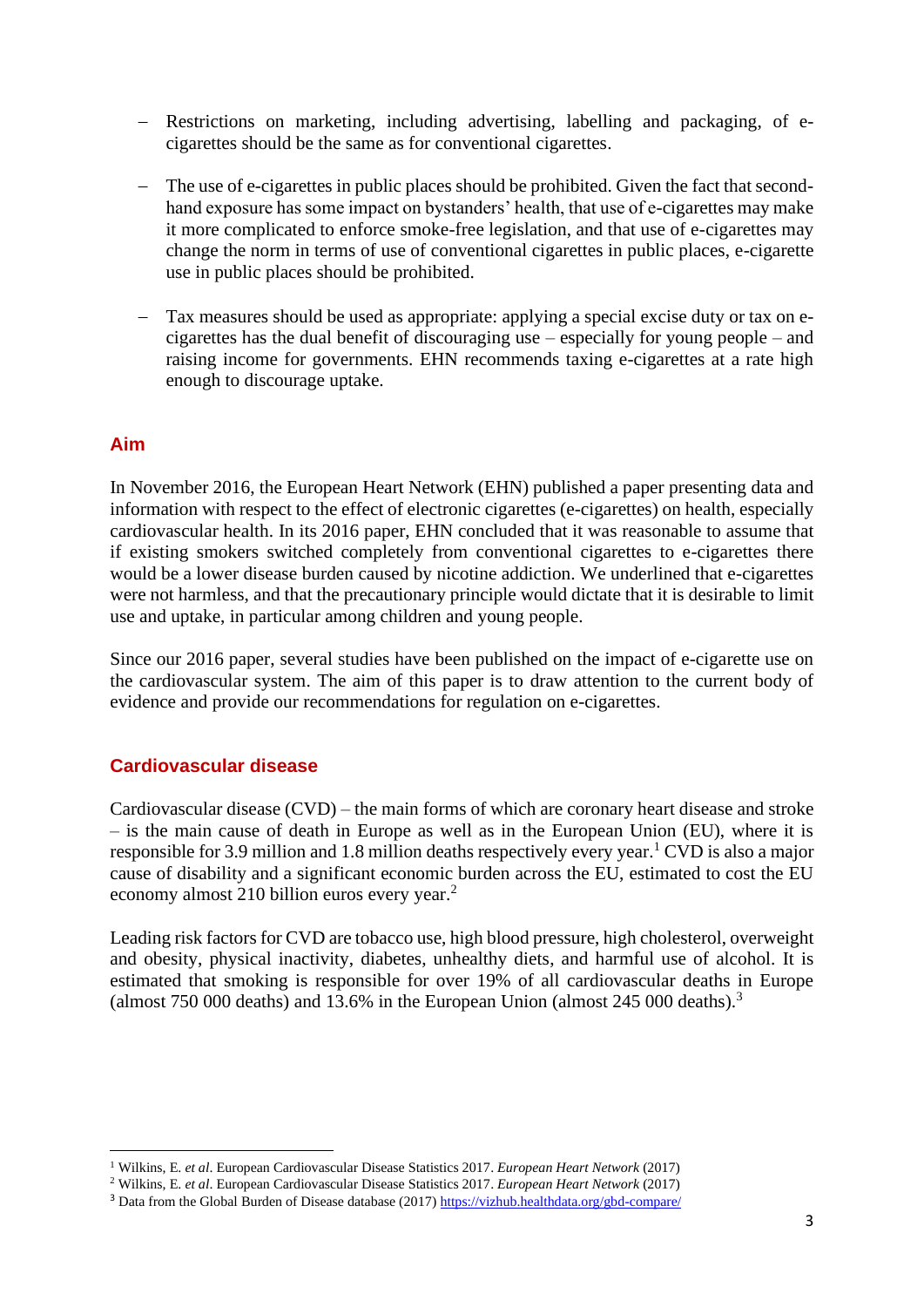# **Introduction**

The role and impact of electronic cigarettes continues to provoke a major public health debate in Europe and beyond.

In 2015, Public Health England (PHE) published a report presenting an update of the evidence for e-cigarettes. This report concluded, in a nutshell, that e-cigarettes were 95% less harmful to health than conventional cigarettes, and that when supported by a smoking cessation service, they could help most smokers to quit tobacco altogether.<sup>4</sup> The claim by PHE in 2015 that ecigarettes were 95% less harmful to health than conventional cigarettes has been questioned by several researchers<sup>5</sup> and institutions.<sup>6</sup> Criticisms included how the authors of the paper, on which the claim was derived, conceded that they had little or no empirical evidence, as well as serious concerns about conflicts of interest.

In 2018, PHE published a new review of evidence on e-cigarettes and heated tobacco products. Despite the criticisms, PHE maintained the 95% less harmful claim. In terms of cardiovascular disease, the 2018 PHE report stated that "*comparative risks of cardiovascular disease and lung disease have not been quantified*…" but then, despite the absence of any quantification, concluded that these products "…*are likely to be also substantially below the risks of*  smoking."<sup>7</sup> Others have concluded that, on the basis of the short-term effects that have been identified to date, e-cigarettes likely have cardiovascular [and non-cancer lung] disease risks similar to those associated with smoking conventional cigarettes.<sup>8</sup>

This paper has a specific focus on the effects of e-cigarette use on the cardiovascular system, presenting results of studies, many of which were published after publication of our 2016 paper. <sup>9</sup> But we also present developments in use of e-cigarettes, as well as marketing and regulation, and discuss the distinction between absolute and relative risk. We draw extensively on a 2018 report from the National Academies of Sciences, Engineering, and Medicine (NASEM) on *Public health consequences of e-cigarettes*. <sup>10</sup> We have also consulted the separate extensive review by the Australian CSIRO.<sup>11</sup>

The paper does not cover the so-called "heat-not-burn" tobacco devices. EHN will review the evidence of these products and publish it in a separate paper.

# **Effects of e-cigarettes on the cardiovascular system**

A number of studies suggest harmful cardiovascular effects from e-cigarette use or exposure.

Below we set out how and through which mechanisms e-cigarette use impacts on the cardiovascular system.

<sup>4</sup> E –cigarettes: an evidence update: a report commissioned by *Public Health England* (2015)

<sup>5</sup> McKee, M. *et al.* Evidence about electronic cigarettes: a foundation built on rock or sand? *British Medical Journal* 351:h4863 (2015)

<sup>6</sup> Editorial. E-cigarettes: Public Health England's evidence-based confusion. The Lancet 386 (2015)

<sup>7</sup> Evidence review of e-cigarettes and heated tobacco products 2018 A report commissioned by *Public Health England* (2018) <sup>8</sup> Glantz, S.A. *et al.* E-Cigarettes: Use, Effects on Smoking, Risks, and Policy Implications. *Annu Rev Public Health* 39, 215– 235 (2018)

<sup>9</sup> Electronic cigarettes and cardiovascular diseases – a European Heart Network paper. *European Heart Network* (2016)

<sup>&</sup>lt;sup>10</sup> National Academies of Sciences, Engineering, and Medicine. Public health consequences of e-cigarettes. Washington, DC: *The National Academies Press*. (2018)

**<sup>11</sup>** Byrne, S. *et al*. E-cigarettes, smoking and health. A Literature Review Update. *CSIRO* Australia (2018)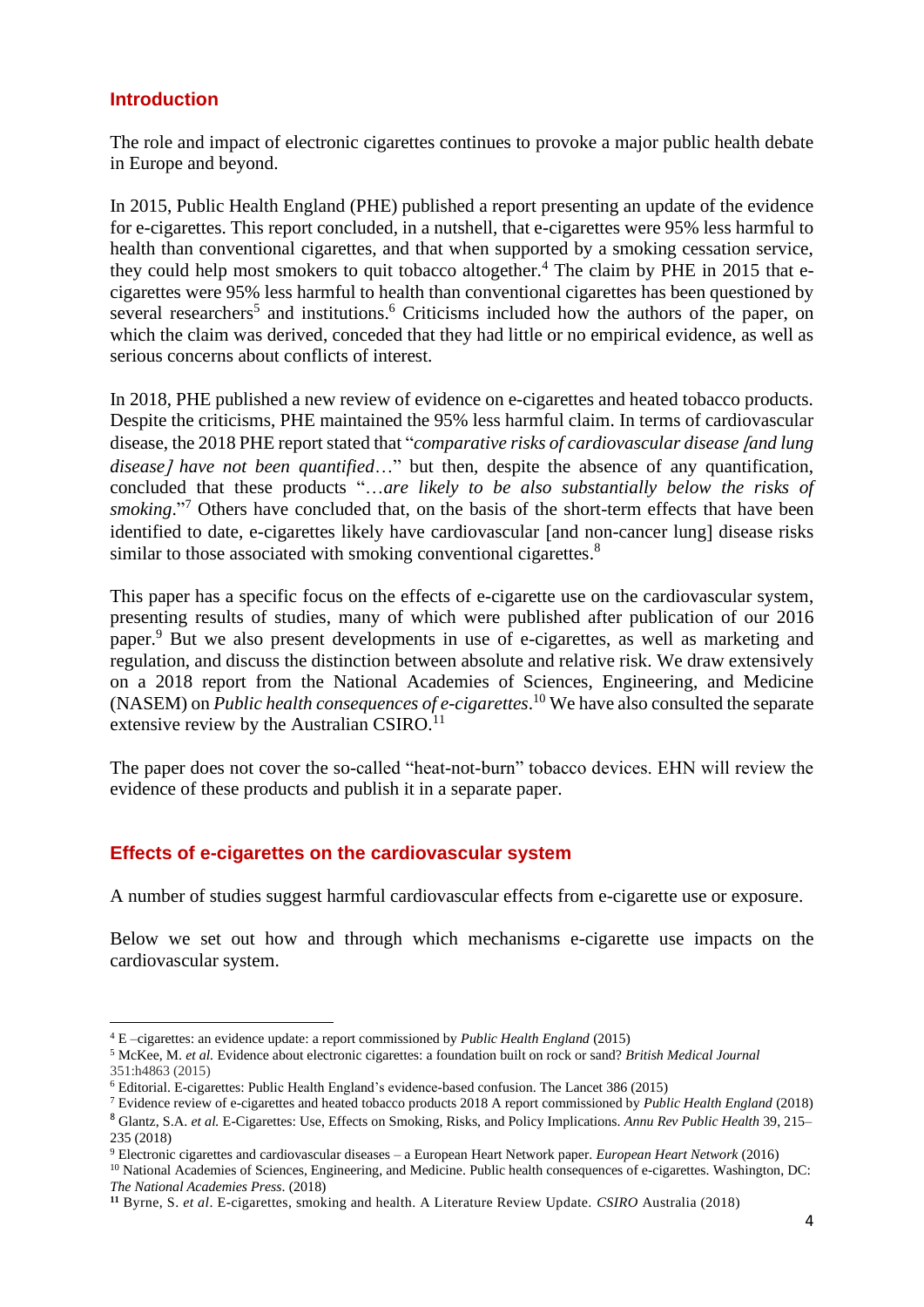We underline that conclusions about insufficient or limited evidence do not necessarily indicate that there is no harm. They are often drawn because too few studies have investigated the particular issues.

### *Heart rate*

A 2018 report from NASEM concluded that there is substantial evidence that heart rate increases shortly after nicotine intake from e-cigarettes. $^{12}$ 

A systematic review from 2019 published in the European Journal of Preventive Cardiology is unclear on the impact on heart rate, stating that findings are inconsistent or conflicting but also that a meta-analysis suggested negative acute effects of e-cigarette use on heart rate.<sup>13</sup>

Studies, not included in either of the two studies referenced above, found significant increases in heart rate and significant increases in pulse wave velocity after e-cigarette use (human studies). 14,15,16

From this we conclude:

*There is good evidence that heart rate increases shortly after nicotine intake from ecigarettes.*

### *Blood pressure*

The 2018 NASEM report concluded that there is moderate evidence that diastolic blood pressure increases shortly after nicotine intake from e-cigarettes.<sup>17</sup>

But overall, findings on the impact on blood pressure of e-cigarette use are conflicting<sup>18</sup>, and there is limited evidence on the short-term increase in systolic blood pressure.<sup>19</sup>

From this we conclude:

*There is limited evidence of short-term increases in blood pressure after nicotine intake from e-cigarettes.*

<sup>12</sup> National Academies of Sciences, Engineering, and Medicine. Public health consequences of e-cigarettes. Washington, DC: *The National Academies Press*. (2018)

<sup>13</sup> Skotsimara, G. *et al*. Cardiovascular effects of electronic cigarettes: A systematic review and meta-analysis. *European Journal of Preventive Cardiology*. (2019) [Epub ahead of print]

<sup>&</sup>lt;sup>14</sup> Franzen, KF, *et al.* E-cigarettes and cigarettes worsen peripheral and central hemodynamics as well as arterial stiffness: A randomized, double-blinded pilot study. *Vascular Medicine* 23(5),419-425 ( 2018)

<sup>&</sup>lt;sup>15</sup> Ikonomidis, I. *et al.* Electronic Cigarette Smoking Increases Arterial Stiffness and Oxidative Stress to a Lesser Extent Than a Single Conventional Cigarette: An Acute and Chronic Study. *Circulation* 137, 303–306 (2018)

<sup>&</sup>lt;sup>16</sup> Chaumont, M. *et al.* Differential Effects of E-Cigarette on Microvascular Endothelial Function, Arterial Stiffness and Oxidative Stress : A Randomized Crossover Trial. *Sci Rep* 8, 1-9 (2018)

<sup>17</sup> National Academies of Sciences, Engineering, and Medicine. *Public health consequences of e-cigarettes*. Washington, DC: The National Academies Press (2018)

<sup>18</sup> Skotsimara, G. *et al*. Cardiovascular effects of electronic cigarettes: A systematic review and meta-analysis. *European Journal of Preventive Cardiology*. (2019) [Epub ahead of print]

<sup>19</sup> Skotsimara, G. *et al*. Cardiovascular effects of electronic cigarettes: A systematic review and meta-analysis. *European Journal of Preventive Cardiology*. (2019) [Epub ahead of print]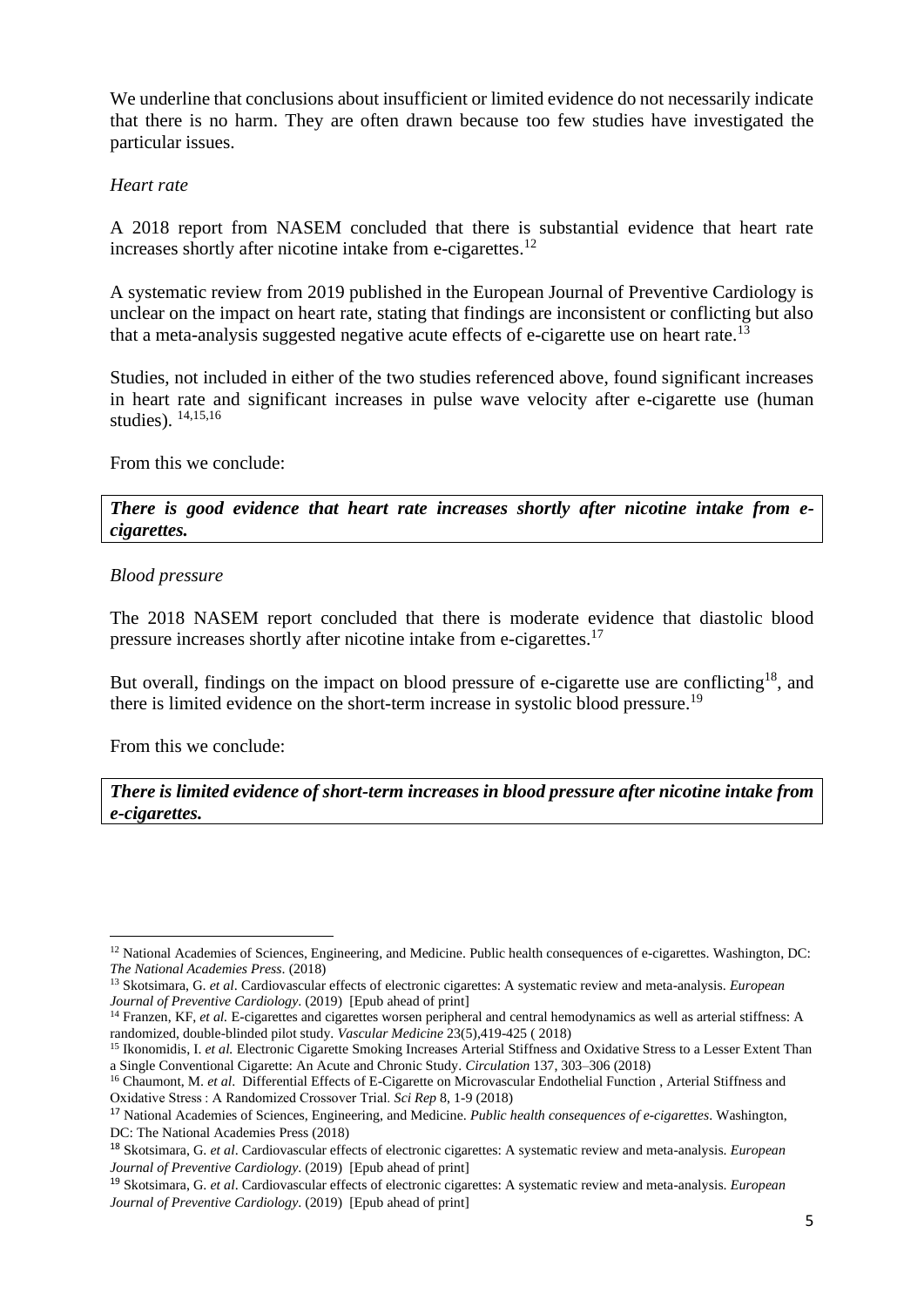### *Oxidative stress, endothelial function and arterial stiffness*

The 2018 NASEM report concluded that there is limited evidence that e-cigarette use is associated with a short-term increase in changes in biomarkers of *oxidative stress*, increased *endothelial dysfunction* and *arterial stiffness*.

The 2019 systematic review published in the European Journal of Preventive Cardiology concluded that there is evidence, though so far limited, that e-cigarette use adversely affects endothelial function and contributes to arterial stiffness.

Individual studies, all but one not included in either of the two studies referenced above, found:

- − significant *oxidative stress* after e-cigarette use (human studies). 20,21,22
- − that e-cigarette use is associated with statistically significant changes similar to cigarette smoking in terms of increased *endothelial dysfunction* and cardiovascular morbidity (in vitro study).  $23,24,25$
- − that e-cigarette use significantly reduced *cell metabolic activity*<sup>26</sup> and increased *barrier disruption*. <sup>27</sup> Normal endothelial metabolic activity is impaired in several cardiovascular pathologies such as heart failure, whilst pro-atherogenic factors may contribute to increased endothelial barrier permeability and consequent increased cardiovascular risk (in vitro study).
- − statistically significant increases in pulse wave velocity (a measure of *arterial stiffness* associated with increased risk of cardiovascular disease<sup>28</sup>) in mice after long-term e-cigarette vapour inhalation.

A study from June 2019<sup>29</sup> suggests that acute exposure to *flavoured e-liquids or e-cigarette use* exacerbate *endothelial dysfunction*, which often precedes cardiovascular diseases. The study found that cinnamon and menthol flavours seemed the most toxic.

<sup>&</sup>lt;sup>20</sup> Ikonomidis, I. *et al.* Electronic Cigarette Smoking Increases Arterial Stiffness and Oxidative Stress to a Lesser Extent Than a Single Conventional Cigarette: An Acute and Chronic Study. *Circulation* 137, 303–306 (2018)

<sup>21</sup> Chaumont, M. *et al*. Differential Effects of E-Cigarette on Microvascular Endothelial Function , Arterial Stiffness and Oxidative Stress : A Randomized Crossover Trial. *Sci Rep* 8, 1-9 (2018)

<sup>&</sup>lt;sup>22</sup> Carnevale, R. *et al.* Acute Impact of Tobacco vs Electronic Cigarette Smoking on Oxidative Stress and Vascular Function. *Chest* 150, 606-612 (2016)

<sup>&</sup>lt;sup>23</sup> Barber, K. *et al.* Endothelial Cell Inflammatory Reactions Are Altered in the Presence of E-Cigarette Extracts of Variable Nicotine. *Cell. Mol. Bioeng* 10, 124–133 (2017)

<sup>&</sup>lt;sup>24</sup> Yin, W. et al. Regulated complement deposition on the surface of human endothelial cells: effect of tobacco smoke and shear stress. *Thromb Res* 122, 221-228 ( 2008)

<sup>&</sup>lt;sup>25</sup> Yin, W. *et al.* The combined effect of sidestream smoke and dynamic shear stress on endothelial cell inflammatory responses. *Thromb Res*. 135, 362-367 (2015) .

<sup>26</sup> Barber, K. *et al.* Endothelial Cell Inflammatory Reactions Are Altered in the Presence of E-Cigarette Extracts of Variable Nicotine. *Cell. Mol. Bioeng* 10, 124–133 (2017)

<sup>27</sup> Schweitzer, KS. *et al*. Endothelial disruptive proinflammatory effects of nicotine and e-cigarette vapor exposures. *Am J Physiol Lung Cell Mol Physiol*. (2015)

<sup>28</sup> Ohkuma,T. *et al*. Brachial-Ankle Pulse Wave Velocity and the Risk Prediction of Cardiovascular Disease: An Individual Participant Data Meta-Analysis. *Hypertens (Dallas, Tex 1979)* 69, 1045-1052 (2017)

<sup>&</sup>lt;sup>29</sup> Lee, HW. *et al.* Modeling Cardiovascular Risks of E-Cigarettes With Human-Induced Pluripotent Stem Cell–Derived Endothelial Cells. *Journal of the American College of Cardiology* 73 (21), 2722-2737 ( 2019)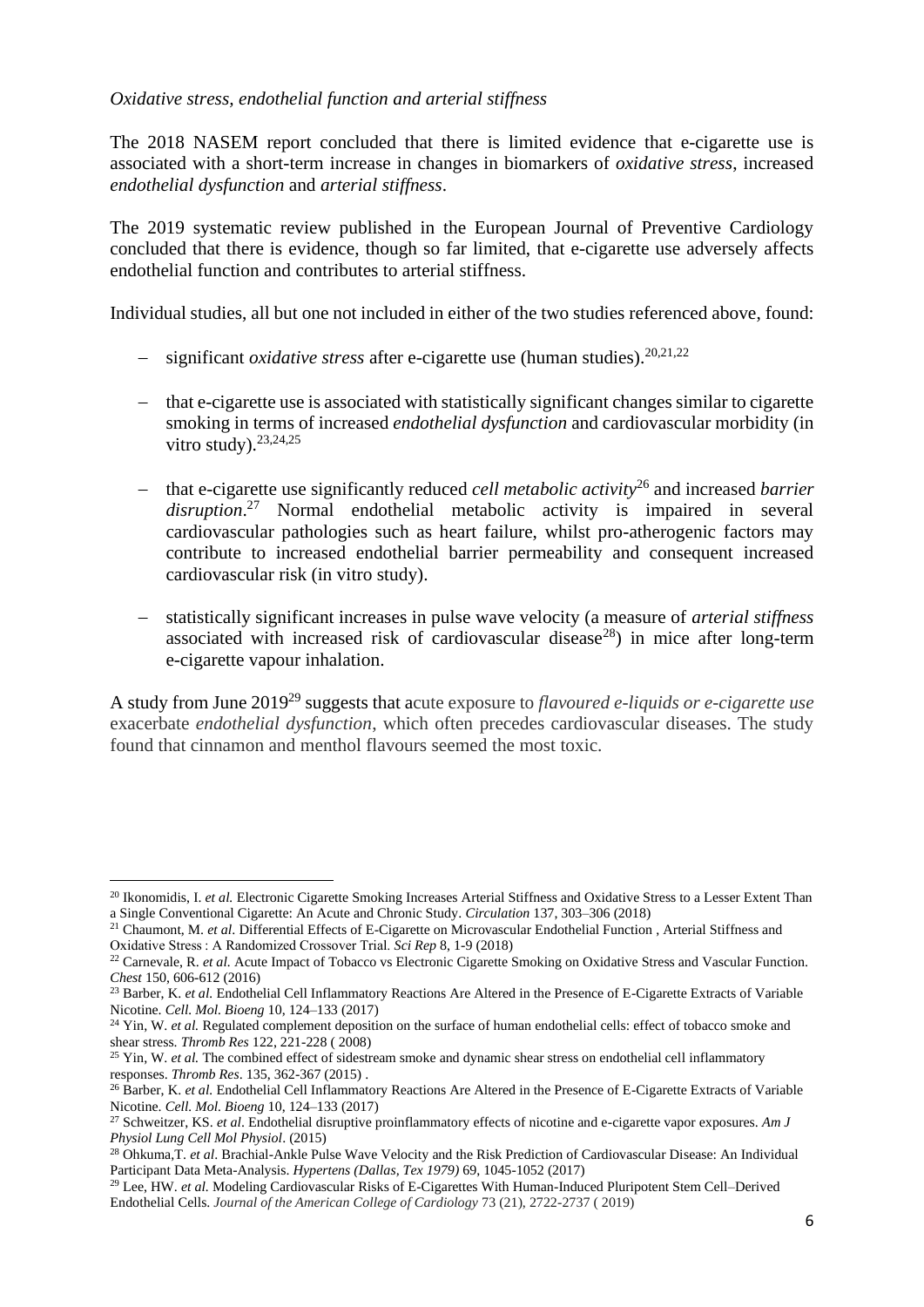From this we conclude:

*There is limited, but increasing, evidence that e-cigarette use is associated with a short-term increase in changes in biomarkers of oxidative stress, increased endothelial dysfunction and arterial stiffness.*

# *Platelets*

Individual studies have found:

- − Significant increases in platelet aggregation, adhesion, activation and complement interactions after e-cigarette use (i.e. exposure of cells to e-cigarette aerosol extract (eCAE)). These changes have been invoked as a mechanism for increased risk of thrombosis after cigarette smoking (in vitro study).<sup>30</sup>
- − Statistically significant increases in platelet aggregation, alpha particle secretion, dense particle secretion, platelet-integrin activation and platelet resistance to inhibition by prostacyclin but not platelet count following eCAE exposure (animal study).<sup>31</sup>
- − Statistically significant decreases in bleeding time (increased haemostasis) and occlusion time (increased thrombogenesis) and statistically significant increases in markers of *vascular inflammation* after e-cigarette vapour inhalation (animal study). 32
- − Statistically significant decreases in circulating thrombomodulin in mice a molecule that is protective against thrombosis (animal study).<sup>33</sup>
- − Significant increases in platelet microparticle secretion<sup>34</sup> and statistically significant increases in platelet aggregation after e-cigarette use (human studies).  $35$

From this we conclude:

# *There is evidence, although so far limited, that e-cigarette exposure affects the function of platelets.*

# *Cardiac function*

The 2018 NASEM report concluded that there is no available evidence on whether e-cigarette use is associated with clinical cardiovascular outcomes (coronary heart disease, stroke, and peripheral artery disease) and subclinical atherosclerosis (carotid intima-media thickness and coronary artery calcification).

<sup>&</sup>lt;sup>30</sup> Hom, S. *et al*. Platelet activation, adhesion, inflammation, and aggregation potential are altered in the presence of electronic cigarette extracts of variable nicotine concentrations. *Platelets* 27, 694-702 (2016)

<sup>&</sup>lt;sup>31</sup> Qasim H, *et al.* Short-Term E-Cigarette Exposure Increases the Risk of Thrombogenesis and Enhances Platelet Function in Mice. *J Am Heart Assoc* 7(15):e0092642018 (2018)

<sup>&</sup>lt;sup>32</sup> Qasim H, *et al.* Short-Term E-Cigarette Exposure Increases the Risk of Thrombogenesis and Enhances Platelet Function in Mice. *J Am Heart Assoc* 7(15):e0092642018 (2018)

<sup>&</sup>lt;sup>33</sup> Kaisar, MA. *et al.* Offsetting the impact of smoking and e-cigarette vaping on the cerebrovascular system and stroke injury: Is Metformin a viable countermeasure?. *Redox Biol* 13, 353-362 (2017)

<sup>&</sup>lt;sup>34</sup> Kerr, DMI. *et al.* Acute effects of electronic and tobacco cigarettes on vascular and respiratory function in healthy volunteers: a cross-over study. *J Hypertens* 37(1), 154-166 (2018)

<sup>35</sup> Nocella, C. *et al.* Impact of Tobacco Versus Electronic Cigarette Smoking on Platelet Function. *Am J Cardiol* 122, 1477- 1481 ( 2018)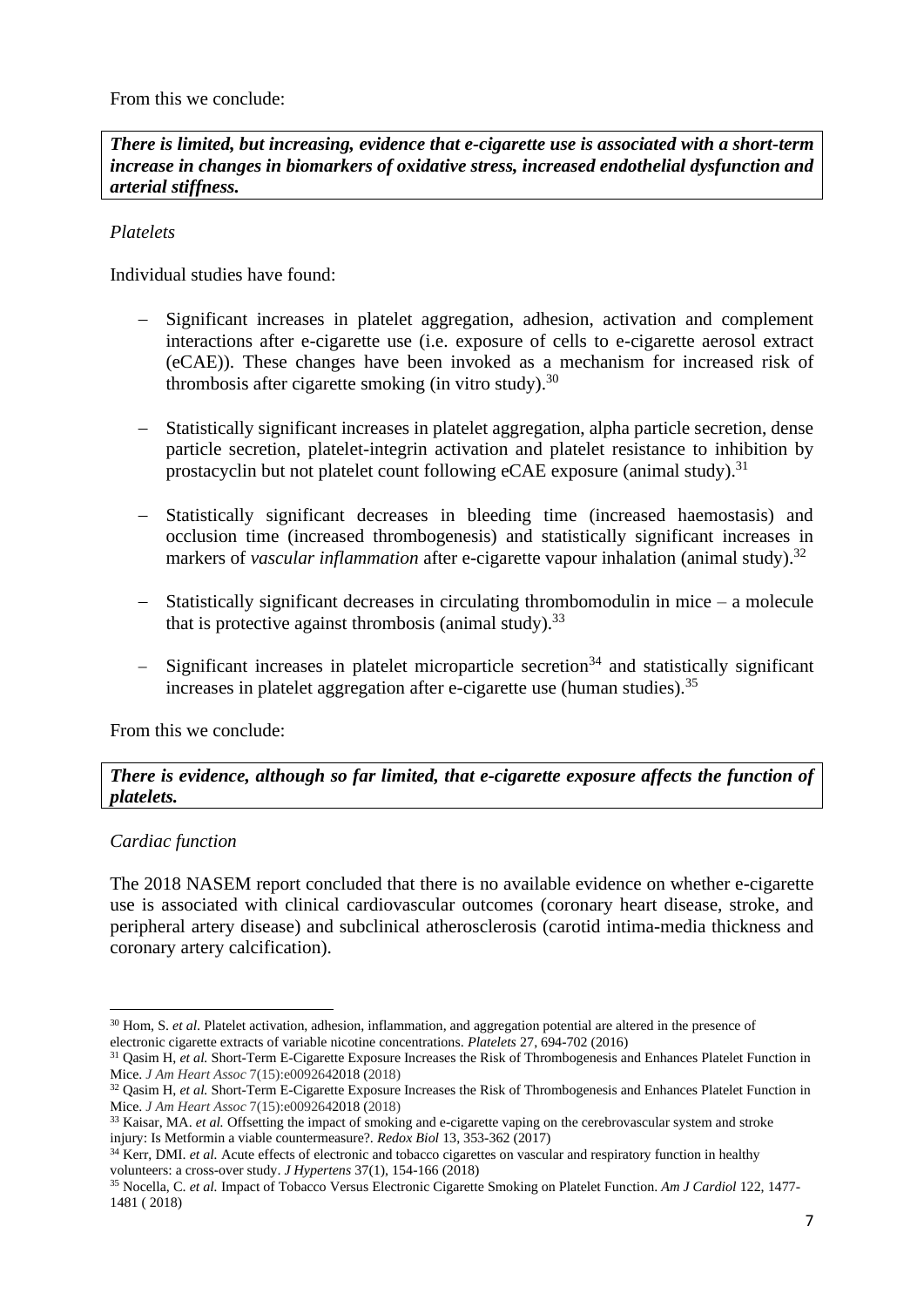Individual studies not included in the 2018 NASEM report found:

- Statistically significant increases in left ventricular mass of mice after chronic exposure to e-cigarette vapour but not in those exposed to cigarette smoke. Moreover statistically significant decreases were observed in fractional shortening and ejection fraction in mice exposed to cigarette smoke but there were no significant decreases in ejection fracture in mice exposed to e-cigarette vapour (animal study).<sup>36</sup> The clinical implication from the study is that chronic use of e-cigarettes, even at relatively low exposure levels, induces cardiovascular dysfunction. The study also found that the urine cotinine (a nicotine biomarker) level in mice exposed to e-cigarette vapour was approximately half that of those exposed to cigarette smoke, yet vascular damage was similar, suggesting a role for mechanisms other than those involving nicotine.
- − Statistically significant increases in two cardiac mutagens in the cardiac tissue of mice exposed to eCAE (animal study). $37$

A study from March 2019 on *The impact on cardiovascular outcomes among e-cigarette users*<sup>38</sup> found that e-cigarette users have higher odds of heart attacks, stroke, depression/anxiety/emotional problems, circulatory problems but lower risk of hypertension and diabetes compared to non-e-cigarette users. The researchers acknowledge that there is a need for cohort studies to establish causation of the cardiovascular outcomes described.

From this we conclude:

*There is insufficient evidence to date that e-cigarette use is associated with impairment of cardiac function and risk of heart attack and stroke.*

# *Conclusions on the effects of e-cigarettes on the cardiovascular system*

Evidence on the short-term impact of e-cigarette use on the cardiovascular system is mixed. However, short-term effects are likely less harmful to the cardiovascular system than smoking conventional cigarettes. This is not to say that e-cigarette use, even in the short-term, is harmless.

Currently, it is not known what the cardiovascular effects are after long-term use of e-cigarettes. Most studies exposed participants to vaping for only a few minutes. Lack of evidence cannot, however, exclude that there is no long-term impact on cardiovascular disease of e-cigarette use. Similarly, with respect to short-term exposure, it is important to note that conclusions about insufficient or limited evidence do not necessarily indicate that there is no harm; such conclusions may merely indicate that there are too few studies to draw a final conclusion.

Also, several studies examined specific mechanisms (as listed above), whereas what matters is their combined effects in real life.

<sup>36</sup> Olfert, IM. *et al.* Chronic exposure to electronic cigarette (E-cig) results in impaired cardiovascular function in mice. *J Appl Physiol* 124(3), 573-582 (2018)

<sup>&</sup>lt;sup>37</sup> Lee. HW. *et al.* E-cigarette smoke damages DNA and reduces repair activity in mouse lung, heart, and bladder as well as in human lung and bladder cells. *Proc Natl Acad Sci USA* 13, 115(7) (2018)

<sup>38</sup> Mohinder, R. *et al*. Impact on cardiovascular outcomes among e-cigarette users: a review from national health interview surveys. *Journal of the American College of Cardiology* 73, (9 Supplement 2) 11 (2019)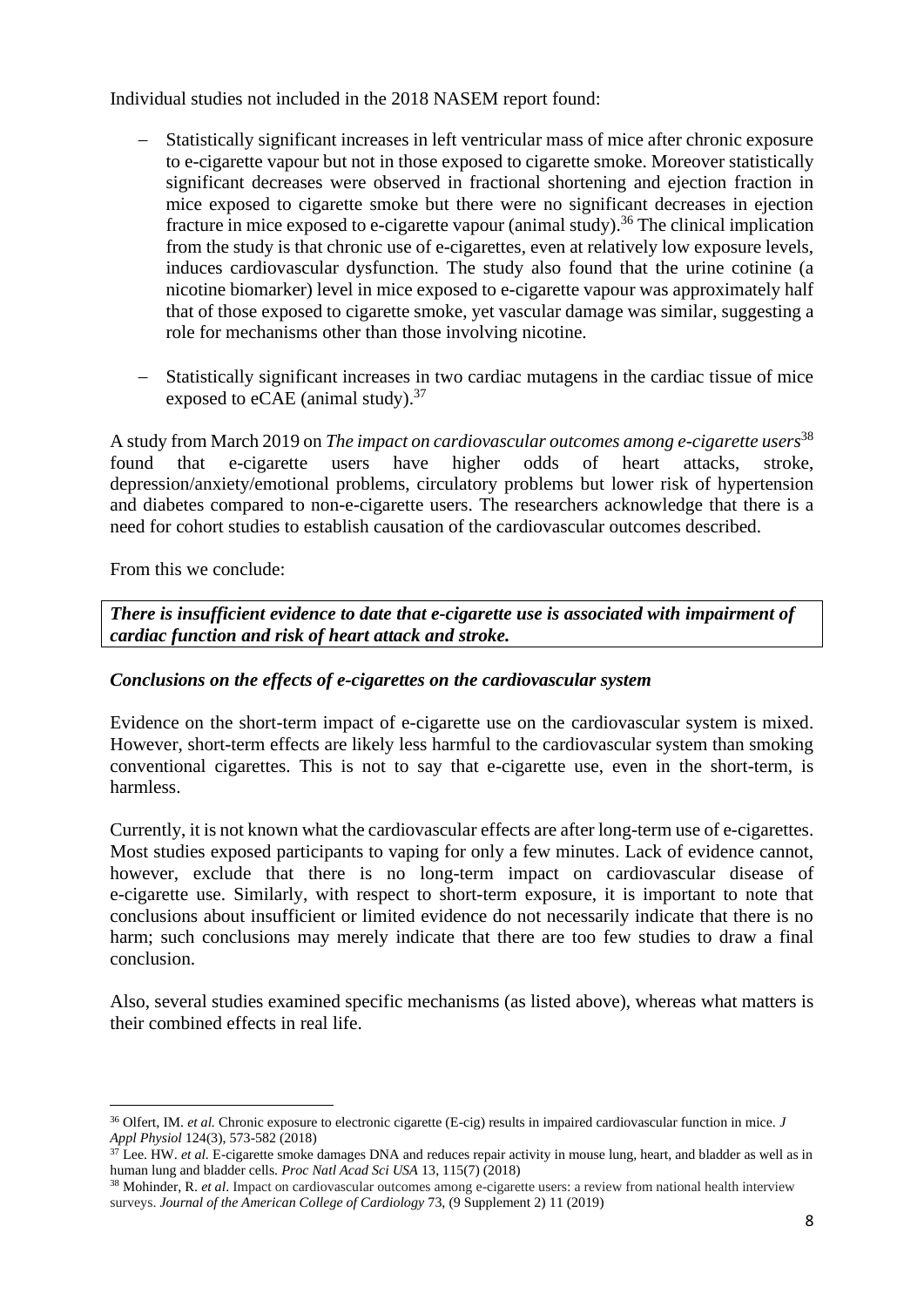*Based on the evidence that is currently available, it can be concluded that documented risks to the cardiovascular system are of concern. Several issues remain unexplored and there is a need for longitudinal studies. Such studies need to elucidate not only the long-term effects of e-cigarette use on the cardiovascular system but also if e-cigarette use is less hazardous to cardiovascular health than conventional cigarette smoking in the longer term.*

# **Use of E-cigarettes**

The evidence set out in the above section on risks to the cardiovascular system of e-cigarette use suggests that individuals should abstain from using e-cigarettes. This is even more the case for children, adolescents and pregnant women as there is sufficient evidence related to the potential long-term consequences for brain development of foetal and adolescent nicotine exposure.<sup>39</sup>

But what if the alternative to e-cigarette use is smoking combustible tobacco? The 2018 NASEM report<sup>40</sup> states that "*while e-cigarettes are not without health risks, they are likely to be far less harmful than conventional cigarettes*". According to this report, e-cigarettes contain fewer numbers and lower levels of toxic substances than conventional cigarettes and it concludes that:

- there is conclusive evidence that completely substituting e-cigarettes for conventional cigarettes reduces users' exposure to many toxicants and carcinogens present in conventional cigarettes.
- there is substantial evidence that completely switching from regular use of conventional cigarettes to e-cigarettes results in reduced short-term adverse health outcomes in several organ systems.

Nevertheless, the NASEM report cautions that long-term health effects of e-cigarette use are not known, and it states that the possibility that e-cigarettes may increase the risk of cardiovascular disease must be evaluated carefully given the high burden of cardiovascular disease.

*Our 2016 paper concluded that it was reasonable to assume that if existing smokers switched completely from conventional cigarettes to e-cigarettes there would be a lower disease burden caused by nicotine addiction. We underlined that e-cigarettes were not harmless, and that the precautionary principle would dictate that it is desirable to limit use and uptake, in particular among children and young people. Studies published since increasingly highlight risks of using e-cigarettes, especially for cardiovascular disease. Continued application of the precautionary principle is warranted.*

# *E-cigarettes as a smoking cessation aid*

The key benefit of e-cigarettes for both individuals and for public health would be to aid smoking cessation among people who smoke conventional cigarettes. It is, therefore, essential to establish if e-cigarette use has been proven effective as a smoking cessation aid.

<sup>39</sup> The health consequences of smoking – 50 years of progress. A report of the Surgeon General. Rockville (MD); *US Department of Health and Human Services* (2014)

<sup>40</sup> National Academies of Sciences, Engineering, and Medicine. *Public health consequences of e-cigarettes*. Washington, DC: The National Academies Press (2018)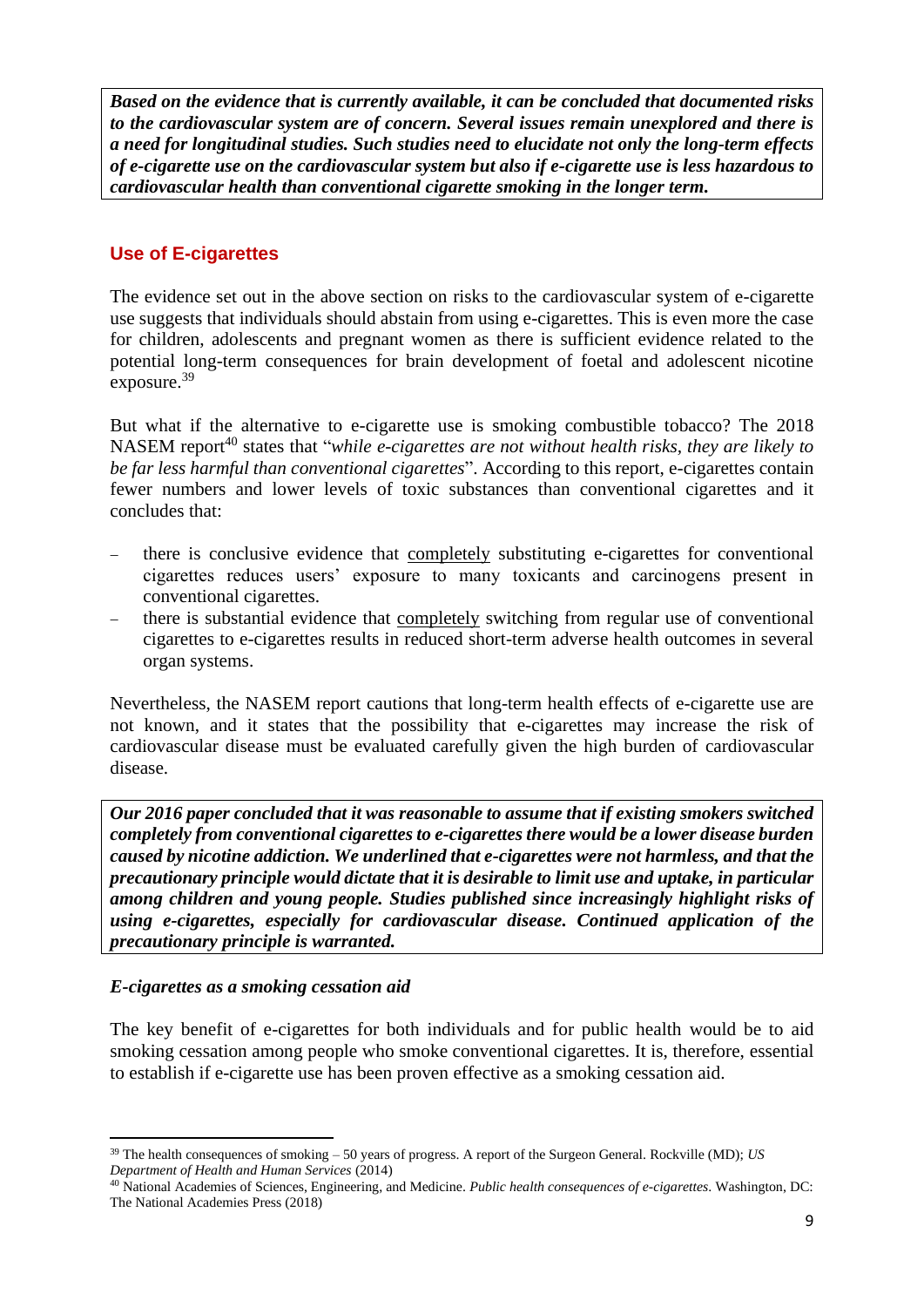The 2018 NASEM report<sup>41</sup> concludes that there is general agreement that, due to the number, size, and quality of studies, the evidence on effectiveness of e-cigarettes as cessation aids in comparison with cessation aids of proven efficacy is limited. The report found that there is insufficient evidence from randomised controlled trials (RCTs) about the effectiveness of e-cigarettes as cessation aids compared with no treatment (or to U.S. Food and Drug Administration (FDA)–approved smoking cessation treatments). But the report also found that within the current body of evidence, different study designs have produced conflicting findings with moderate evidence from *RCTs* that e-cigarettes with nicotine are more effective than e-cigarettes without nicotine for smoking cessation. One major *RCT* did not find sufficient evidence to conclude that e-cigarette use was effective as a cessation aid. <sup>42</sup> A *meta-analysis* of longitudinal real-life studies, included in the NASEM report, showed that use of e-cigarettes significantly undermined smoking abstinence.<sup>43</sup> The NASEM report also found that while the overall evidence from *RCTs* is mixed, there is moderate evidence from *observational studies* that more frequent use of e-cigarettes is associated with an increased likelihood of cessation.

A *cohort study* from the US published in 2018 (not included in the 2018 NASEM report) found no evidence that e-cigarette use helped adult smokers quit at rates higher than cigarette smokers who did not use these products.<sup>44</sup> An *RCT*, also from 2018, (not included in the 2018 NASEM report) found that financial incentives added to free cessation aids resulted in a higher rate of sustained smoking abstinence than free cessation aids alone. Among cigarette smokers who received usual care (information and motivational text messages), the addition of free cessation aids or e-cigarettes did not provide a benefit.<sup>45</sup>

An *RCT* of e-cigarettes versus nicotine replacement therapy accompanied by behavioural support reported an almost two-fold increase in 12-month quit rates with e-cigarettes.<sup>46</sup> The authors of the study, in which the results of the trial were published in 2019, acknowledged that the effects of e-cigarettes were stronger than in previous studies. The abstinence rate, achieved in the intervention group, was similar to that achieved with varenicline (a nicotine replacement) in other trials. It is important to note that it was a trial of two forms of nicotine replacement in a population that had a strong motivation to quit smoking, as acknowledged by the authors, and who were also receiving a behavioural intervention. Hence, it provides no evidence on effectiveness of e-cigarettes used in the absence of such support. It is also important to note that 80% of people who used e-cigarettes in the trial continued to use them after one year, and there were more adverse events with conditions plausibly linked to e-cigarettes in the group allocated to them.

A 2019 study<sup>47</sup> found that vaping more than one year after quitting cigarette smoking was associated with smoking relapse. The study acknowledged that further studies are needed to evaluate whether this association is causal.

<sup>41</sup> National Academies of Sciences, Engineering, and Medicine. *Public health consequences of e-cigarettes*. Washington, DC: The National Academies Press (2018)

<sup>42</sup> El Dib, R. *et al*. Electronic nicotine delivery systems and/or electronic non-nicotine delivery systems for tobacco smoking cessation or reduction: A systematic review and meta-analysis. *BMJ Open* 7(2), e012680 (2017)

<sup>&</sup>lt;sup>43</sup> Kalkhoran, S. et al. E-cigarettes and smoking cessation in real-world and clinical settings: a systematic review and metaanalysis. *Lancet RespirMed* 4(2), 116-28 (2016)

<sup>44</sup> Weaver, SR. *et al.* Are electronic nicotine delivery systems helping cigarette smokers quit? Evidence from a prospective cohort study of U.S. adult smokers, 2015–2016. *Plos One* (2018)

<sup>45</sup> Halpern, S.D. *et al.* A Pragmatic Trial of E-cigarettes, Incentives, and Drugs for Smoking Cessation. *N Engl J Med*  378(24), 2302-2310 (2018)

<sup>46</sup> Hajek, P. *et al.* A randomized trial of e-cigarettes versus nicotine-replacement therapy. *N Engl J Med* 380, 629-637 (2019) <sup>47</sup> Dai, H. et al. Association of electronic cigarette vaping and subsequent smoking relapse among former smokers. *Drug*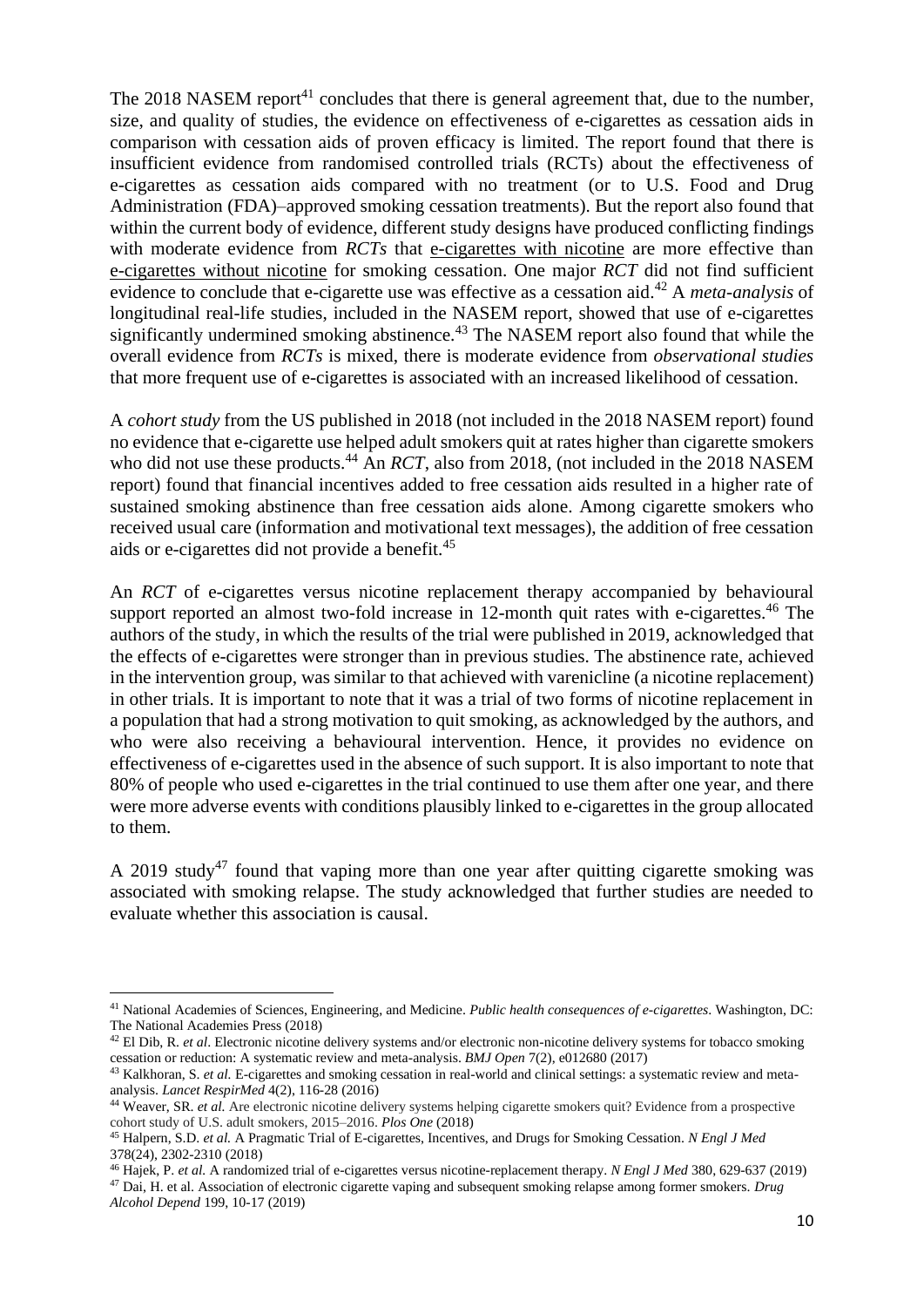# *There is not sufficient evidence that e-cigarettes are effective smoking cessation aids.*

# *Dual use*

The 2018 NASEM report found that dual use of combustible tobacco cigarettes and e-cigarettes is highly prevalent among both adults and youth. The report concluded that there is no available evidence whether or not long-term dual use changes morbidity or mortality compared with those who only smoke combustible tobacco cigarettes. The report also found insufficient evidence that e-cigarette use would confer a short-term benefit ("*change short-term adverse health outcomes in several organ systems*") in smokers who continue to smoke combustible tobacco cigarettes.<sup>48</sup> More worrying is that a large study from 2018 (not included in the 2018 NASEM report) found that toxicant exposure was higher among dual users than among smokers of conventional cigarettes only (exclusive cigarette users showed 10% to 36% lower concentrations of several biomarkers than dual users).<sup>49</sup>

A systematic review<sup>50</sup> on the dual use of e-cigarettes and classic cigarettes from 2017 (not included in the 2018 NASEM report) found that dual users make use of e-cigarettes for smoking reduction, smoking cessation, reduction of health risks and that they perceive e-cigarettes to be safer and less addictive than tobacco cigarettes. Dual users are more likely to use tobacco cigarettes when there is no restriction of use, or when stressed and/or anxious. Situations such as these might be the most difficult circumstances to dissuade dual users from smoking conventional cigarettes.

A study from 2019 found no evidence of any association between dual use and eventual abstinence from all tobacco products.<sup>51</sup>

Moreover, a US study found that the majority (up to 90%) of dual users consume e-cigarettes as a supplement to conventional cigarettes, not as an alternative to smoking.<sup>52</sup> Therefore, there will be no health benefit for the majority of smokers.

From this we conclude:

*Smokers of combustible tobacco cigarettes who do not succeed in quitting smoking completely using e-cigarettes and end up as 'dual users' will not reduce their health risks. They may even increase it.*

<sup>48</sup> National Academies of Sciences, Engineering, and Medicine. *Public health consequences of e-cigarettes*. Washington, DC: The National Academies Press (2018)

<sup>49</sup> Goniewicz, M.L. *et al.* Comparison of Nicotine and Toxicant Exposure in Users of Electronic Cigarettes and Combustible Cigarettes. *JAMA network open* 1(8), e185937 (2018)

<sup>50</sup> Maglia, M. *et al.* Dual use of electronic cigarettes and classic cigarettes: a systematic review. *Addiction Research & Theory* 26:4, 330-338 (2018)

<sup>51</sup> Sweet, L. *et al*. Quitting Behaviors Among Dual Cigarette and E-Cigarette Users and Cigarette Smokers Enrolled in the Tobacco User Adult Cohort. *Nicotine TobRes* 21(3), 278-284 (2019)

<sup>52</sup> Glantz, S.A. *et al.* E-Cigarettes: Use, Effects on Smoking, Risks, and Policy Implications. *Annu Rev Public Health* 39, 215–235 (2018)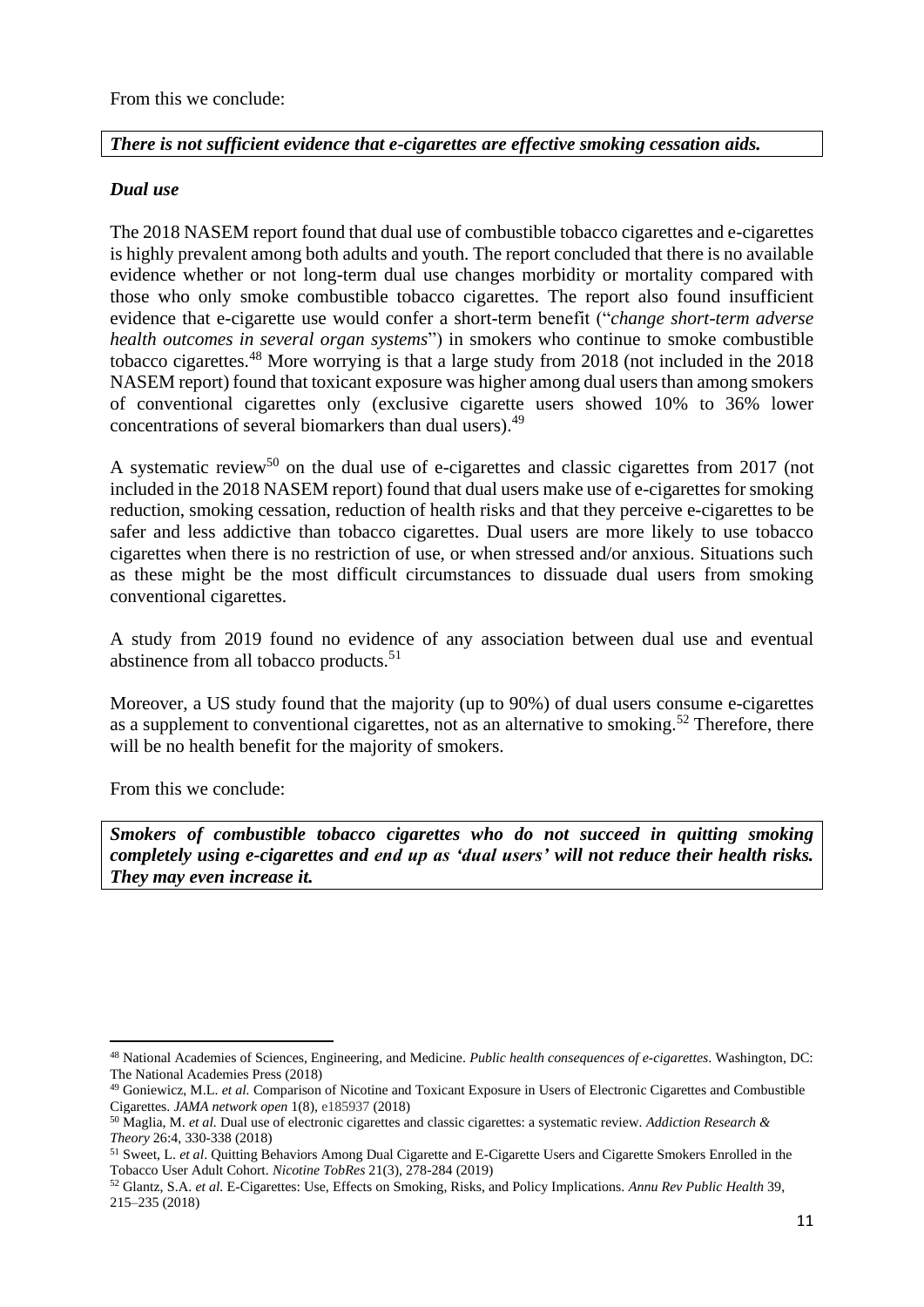### *Gateway to smoking*

A 2016 review of longitudinal studies *Is vaping a gateway into smoking?* concluded that e-cigarette use is associated with higher rates of smoking initiation amongst adolescents, even among those who would otherwise have no inclination to smoke.<sup>53</sup>

The 2018 NASEM report also states that there is very strong evidence from longitudinal cohort studies of high plausibility that e-cigarette use may be a catalyst for smoking initiation and that e-cigarette use may increase the risk and speed of progression to more frequent, heavy, and chronic cigarette smoking after first trying combustible tobacco cigarettes. It concludes that there is substantial evidence that e-cigarette use increases risk of ever using combustible tobacco cigarettes among youth and young adults.<sup>54</sup>

A 2019 report *Vaping in England: an evidence update* (2019) from Public Health England<sup>55</sup> notes that trends in smoking and vaping need to be monitored, particularly in the light of concerns in North America about youth smoking and vaping. The report calls for more research on how young people move from e-cigarettes to smoking and vice versa.

Another 2019 study found that among (Italian) e-cigarette users, those starting or re-starting cigarette smoking after using e-cigarettes outnumbered those who stopped smoking after using e-cigarettes. So even if 'stick by stick' e-cigarette use is less harmful than conventional cigarettes, their use may not have a favourable net public health effect. 56

From this we conclude:

*There is substantial risk that young people using e-cigarettes will become smokers and that from a public health point of view e-cigarette use may have an unfavourable net effect.*

# **Marketing and regulation**

# *Product*

Some e-cigarettes are designed to resemble regular cigarettes, while others look more like cigars, pipes, pens and even USB flash drives.

First generation e-cigarettes closely resemble cigarettes and are disposable. Second generation e-cigarettes are larger, usually pen-shaped devices that can be recharged. Third generation e-cigarettes refer to devices that do not resemble a combustible cigarette and often have very large and sometimes customizable batteries. Some parts may be replaced. These devices are refillable.

More recently, e-cigarettes that have a sleek, high-tech design and easily rechargeable batteries have entered the market.

<sup>53</sup> Alzghoul, B. *et al*. Is vaping a gateway to smoking: A review of the longitudinal studies. *International journal of adolescent medicine and health* (2016)

<sup>54</sup> National Academies of Sciences, Engineering, and Medicine. *Public health consequences of e-cigarettes*. Washington, DC: The National Academies Press (2018)

<sup>55</sup> Vaping in England: an evidence update February 2019. A report commissioned by *Public Health England*

<sup>56</sup> Liu, X. *et al*. Electronic cigarettes in Italy: a tool for harm reduction or a gateway to smoking tobacco? *Tob Control* (2019)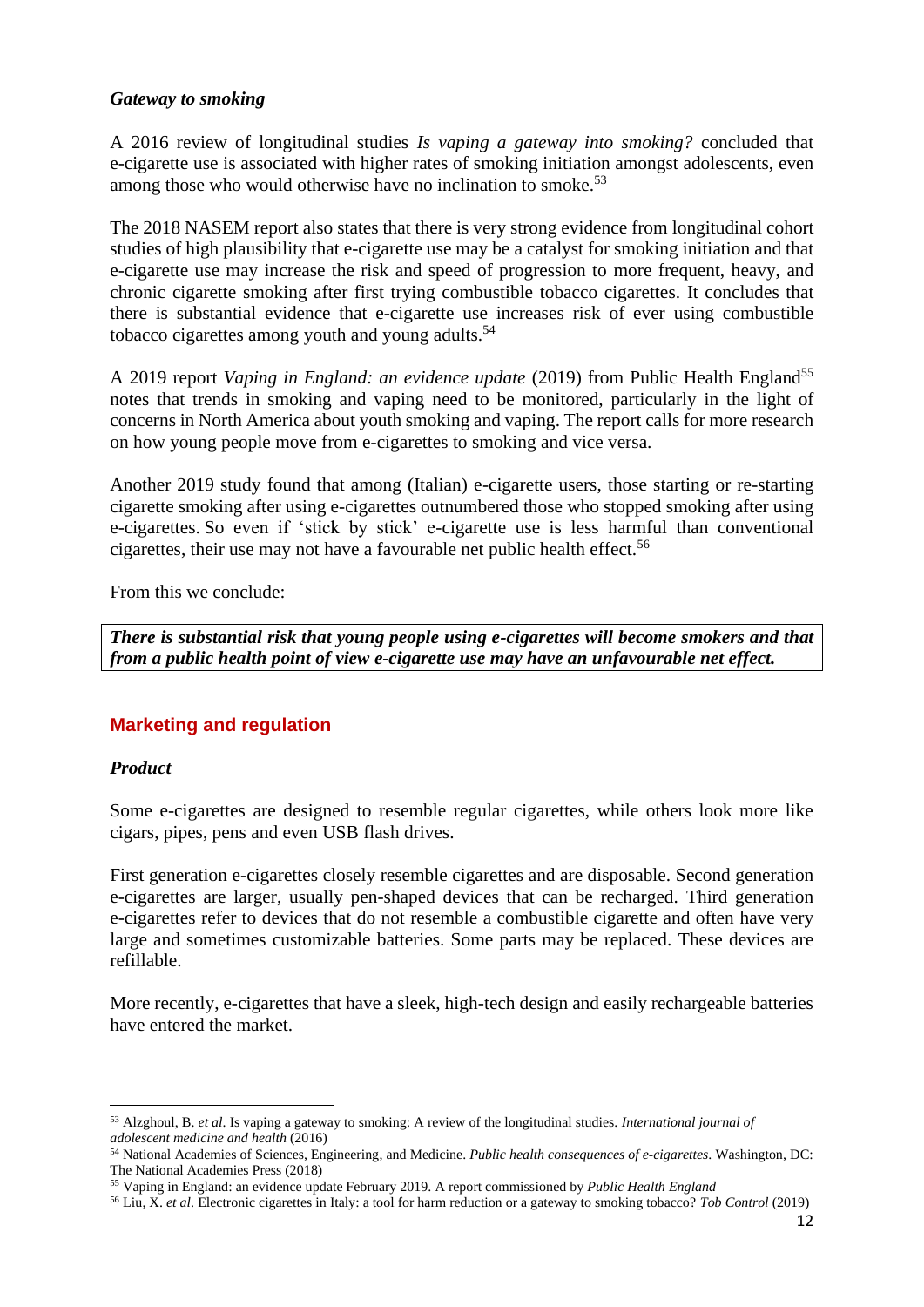Nicotine levels in e-cigarettes are highly variable, with some reaching levels near combustible cigarettes. <sup>57</sup> One product, JUUL e-cigarettes, is supposed to have nicotine content like traditional cigarettes, and deliver the nicotine up to 2.7 times faster than other e-cigarettes.<sup>58</sup> While that may make them more attractive to smokers as an alternative to combustible tobacco cigarettes, it may also increase the potential for youth addiction.

In the section above on 'Effects of e-cigarettes on the cardiovascular system', we referred to emerging evidence about risk of acute exposure to flavoured e-liquids or e-cigarette use. Apart from this potential risk, flavoured e-cigarettes are considered to appeal especially to young people.<sup>59</sup>

In March 2019, the US FDA announced it would go ahead with efforts to restrict sales of some types of flavoured vaping products to minors. Under the rules, most forms of flavoured ecigarettes would only be sold in stores that verify a customer's age when s/he enters the store, or the store should have a special age-restricted area set aside for vaping products (federal law currently bans use of e-cigarettes by people under the age of 18).

### *Trends in use and uptake*

Use of e-cigarettes (use on one or more days in the past 30 days) by US high school students rose from 1.5 percent in 2011 to a high of 16.0 percent in 2015, before declining to 11.3 percent in 2016.<sup>60</sup> The FDA has declared that e-cigarette use is an epidemic in youth in the US.

A study from 2019 found increases in the prevalence of vaping among adolescents aged 16-19 in Canada in 2018 to be the highest levels recorded to date.<sup>61</sup>

In England, the 2019 report from PHE on vaping found that as a whole, experimentation with e-cigarettes has steadily increased in recent years. However, regular use remains low, with 1.7% of 11 to 18 year olds in Great Britain reporting at least weekly use in 2018 (0.4% among 11 year olds and 2.6% among 18 year olds).<sup>62</sup> The report also found that the proportion of young people who have not smoked but have tried vaping, is increasing even if it remains very low (0.2% of 11-18 year olds).

The trend towards an increase in use of e-cigarettes among young people, including in young people who have never smoked, at least in the US and Canada, would indicate that the marketing of e-cigarette products is effective.

### *Market*

The e-cigarette market was worth USD 11.26 billion ( $\sim$  euros 8.56 billion) in 2018.<sup>63</sup> The source providing this information foresees a growth in the market to USD 18.16 billion ( $\sim$  euros 13.84 billion) in 2024 with Europe being the fastest growing market.

<sup>57</sup> National Academies of Sciences, Engineering, and Medicine. *Public health consequences of e-cigarettes*. Washington, DC: The National Academies Press (2018)

<sup>58</sup> <https://truthinitiative.org/news/e-cigarettes-facts-stats-and-regulations> (Last access on 19 August 2019)

<sup>59</sup> The Flavor Trap: How tobacco companies are luring kids with candy-flavored e-cigarettes and cigars. *American Academy of Pediatrics, Cancer Action Network/American Cancer Society, American Heart Association/ American Stroke Association, American Lung Association, Campaign for Tobacco Free Kids* (2017)

<sup>60</sup> National Academies of Sciences, Engineering, and Medicine. *Public health consequences of e-cigarettes*. Washington, DC: The National Academies Press (2018)

<sup>&</sup>lt;sup>61</sup> Hammond, D. *et al.* Prevalence of vaping and smoking among adolescents in Canada, England, and the United States: repeat national cross sectional surveys. *BMJ* 365:l2219 (2019)

<sup>62</sup> Vaping in England: an evidence update February 2019. A report commissioned by *Public Health England*

<sup>63</sup> <https://www.mordorintelligence.com/industry-reports/global-e-cigarettes-market-industry> (Last access on 19 August 2019)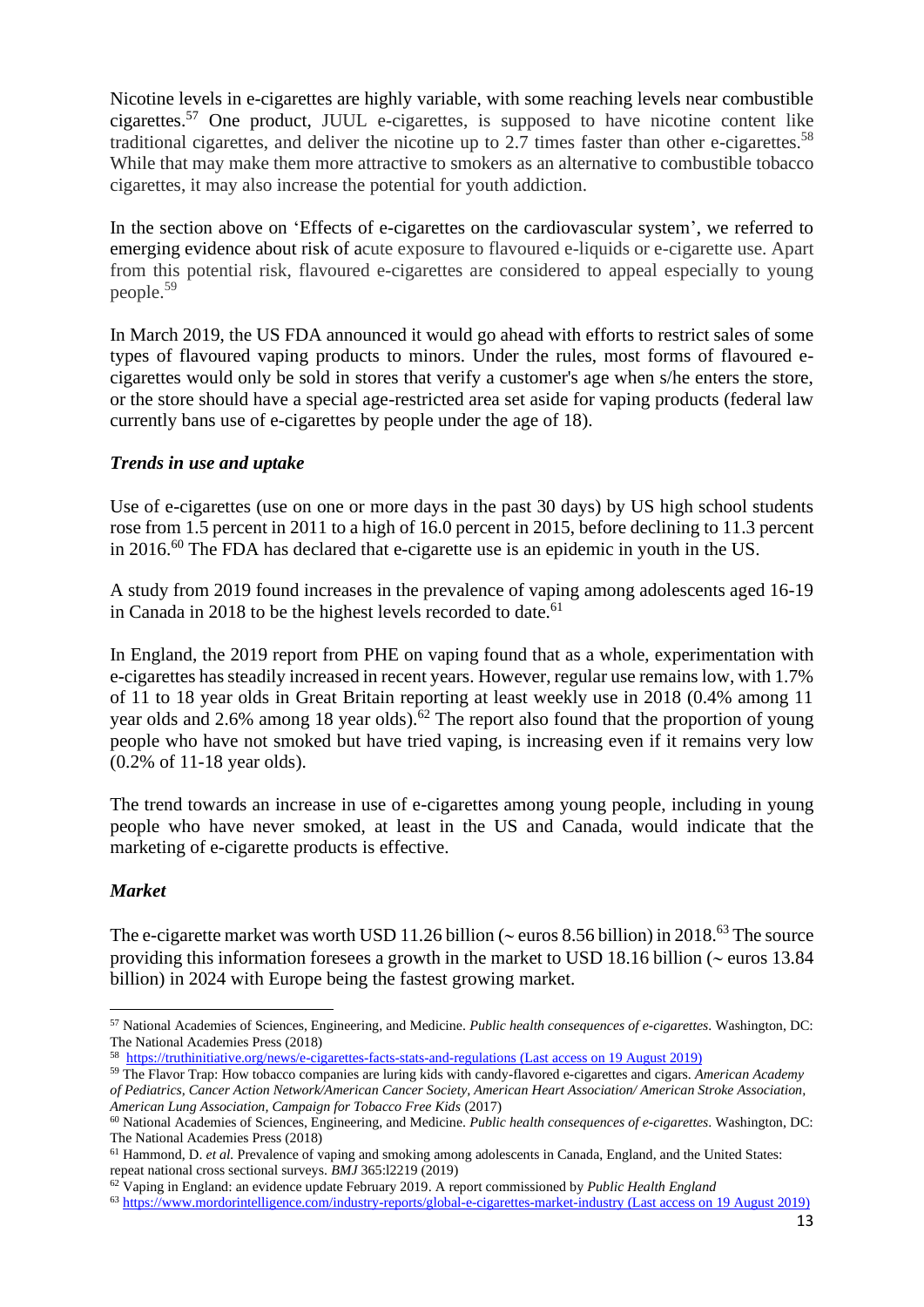# *Regulation*

Across the world, there is a patchwork of regulations on e-cigarettes. Regulations include completely banning e-cigarettes (40 countries in the world have banned them), banning marketing, banning flavours (see above reference to the FDA), and banning use in public places.

In the EU, the Tobacco Products Directive  $(TPD)^{64}$ , which entered into force in May 2016, contains rules for e-cigarettes sales and use. The TPD covers all consumer electronic cigarettes placed on the EU market (medicinal e-cigarettes are not covered by the TPD). It sets maximum nicotine concentration level for e-cigarettes of no more than 20 mg/ml, and maximum volumes for cartridges, tanks and containers of nicotine liquids.

It also stipulates that e-cigarette manufacturers must notify EU Member States before placing new products on the market. Notification must include information on the manufacturer; the ingredients used and emissions; nicotine dose and uptake; product and production process and a declaration that the manufacturer takes full responsibility for the quality and safety of the product under normal use. Manufacturers are also required to report annually to EU Member States on the sales volumes of the products, types of users and their preferences and trends.

A report from the European Commission on the implementation and impact of this Directive is due in May 2021. The report should include information on market developments concerning consumer perception of electronic cigarettes and refill containers.

# **Conclusions and recommendations**

# *Conclusions*

With respect to the effect of e-cigarettes, there is mixed evidence for effects on the cardiovascular system from short-term exposure. While some studies found a higher risk compared to smoking combustible tobacco cigarettes, short-term e-cigarette use is likely less harmful to the cardiovascular system than smoking conventional cigarettes. But it is by no means harmless. The long-term effects on the cardiovascular system are still unknown. The fact that there is no evidence for long-term effects cannot be interpreted as no effect, and findings from recent studies suggest that use may pose a higher risk than so far assumed. Several issues remain unexplored and there is a need for long-term follow-up studies.

E-cigarettes are promoted as risk-reducing products compared to combustible tobacco cigarettes. There is conclusive evidence that completely substituting e-cigarettes for combustible tobacco cigarettes reduces users' exposure to numerous toxicants and carcinogens present in combustible tobacco cigarettes.<sup>65</sup> There is substantial evidence that completely switching from regular use of combustible tobacco cigarettes to e-cigarettes results in reduced short-term adverse health outcomes in several organ systems. <sup>66</sup> But combustible tobacco cigarettes are arguably the most dangerous products that can be bought legally. As e-cigarettes lack tar, one of the most toxic and extensively studied components of cigarettes, it is possible that they may be somewhat safer. However, e-cigarettes produce toxic substances, mainly

<sup>64</sup> [http://ec.europa.eu/health/tobacco/docs/dir\\_201440\\_en.pdf](http://ec.europa.eu/health/tobacco/docs/dir_201440_en.pdf) (Last access on 19 August 2019)

<sup>65</sup> National Academies of Sciences, Engineering, and Medicine. *Public health consequences of e-cigarettes*. Washington, DC: The National Academies Press (2018)

<sup>66</sup>National Academies of Sciences, Engineering, and Medicine. *Public health consequences of e-cigarettes*. Washington, DC: The National Academies Press (2018)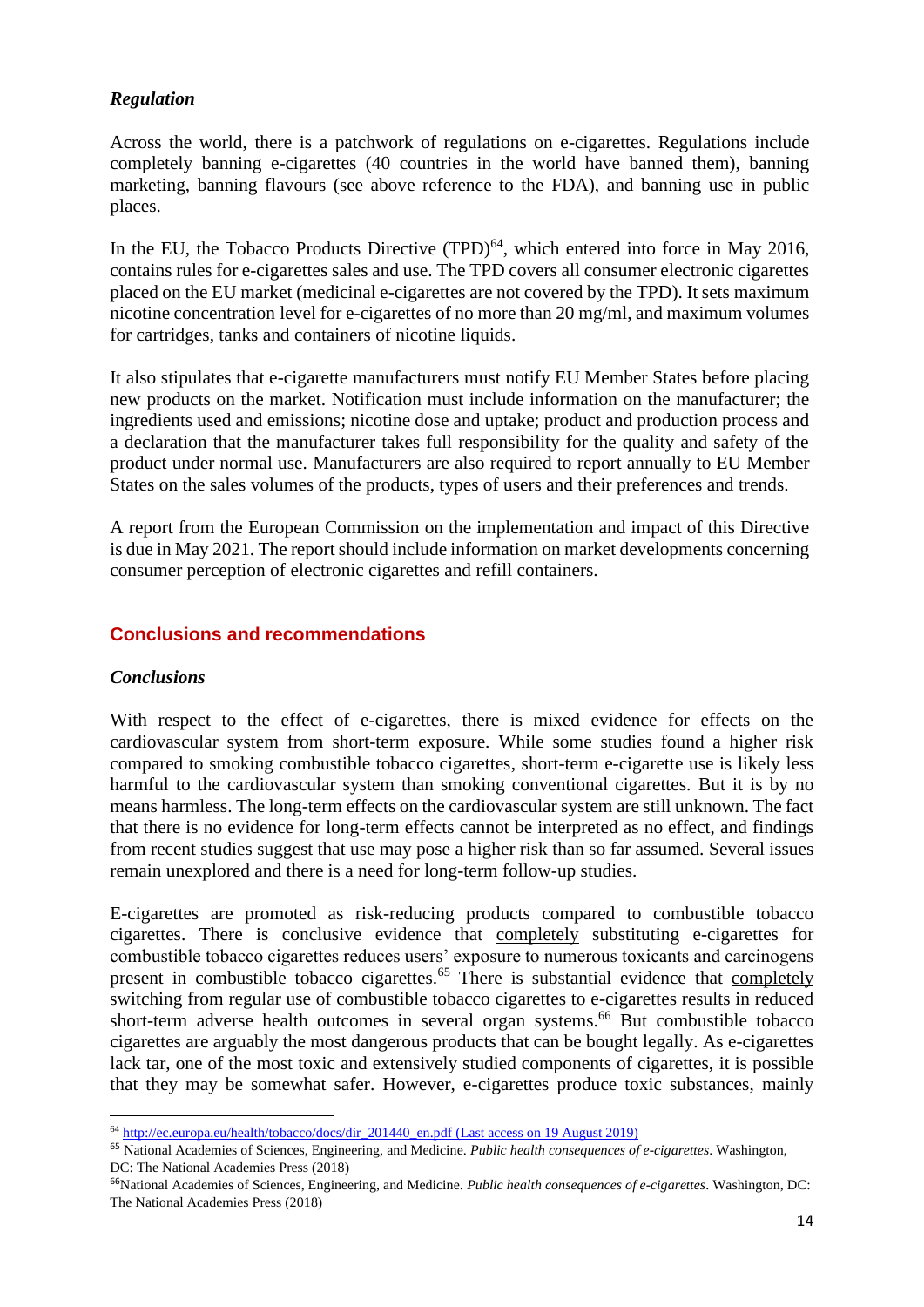flavours, not found in cigarettes, which are much less well understood. The long-term effects of e-cigarette use on the cardiovascular system are still unknown.

There is not sufficient evidence that e-cigarettes are effective as a smoking cessation tool. In addition, dual use of e-cigarettes and combustible tobacco cigarettes does not provide any (short-term) health benefits. Unfortunately, most people (up to 90%) use e-cigarettes as a supplement to conventional cigarettes, not as an alternative to smoking. Therefore, there will be no health benefit for the majority of smokers.

People, and in particular young people, who have never smoked, are increasingly taking up e-cigarette use, and they are at substantial risk of becoming cigarette smokers. Certain flavours in e-cigarettes make them specifically attractive to children and young people. Whether these young people would have started smoking conventional cigarettes had e-cigarettes not existed is a question that we cannot answer. Nevertheless, it is a problem when a product that is far from risk-free is being used increasingly by a population of non-smokers. Especially as there is strong evidence that e-cigarette use is a gateway to smoking.

There is also an issue of impact of conflict of interest in studies on health effect of e-cigarettes. Such impact was documented in a study published in 2019.<sup>67</sup> This study demonstrated that 95% of papers without conflicts of interest found potentially harmful effects of e-cigarettes, whereas industry-related conflict of interest was strongly associated with a finding of no harm.

When evaluating the pros and cons of e-cigarettes, we must consider their impact on the whole population, not only on the smokers, who are a minority. From a public health point of view, these products may have an unfavourable net effect.

Considering the very high burden of cardiovascular disease in Europe, the mere possibility that e-cigarette use increases the risk of cardiovascular disease is a cause of concern.

All in all, it is crucial to be extremely cautious about e-cigarette use.

# *Recommendations*

### New recommendations

- − There is a need for longitudinal studies to elucidate long-term effects of e-cigarette use on the cardiovascular system and whether e-cigarette use is less hazardous to cardiovascular health than conventional cigarette smoking in the longer term.
- − Medical journals should refrain from publishing studies that are partly or fully funded by entities that have an industry-related conflict of interest.
- − Health professionals should inform patients and the public of the risks related to ecigarette use.
- − Flavours should be prohibited. This should certainly be the case for those flavours that may not be safe and those that are likely to attract children and young people.

<sup>&</sup>lt;sup>67</sup> Pisinger, C. *et al.* A conflict of interest is strongly associated with tobacco industry – favourable results, indicating no harm of e-cigarettes. *Preventive Medicine* 119, 124-131 (2019)